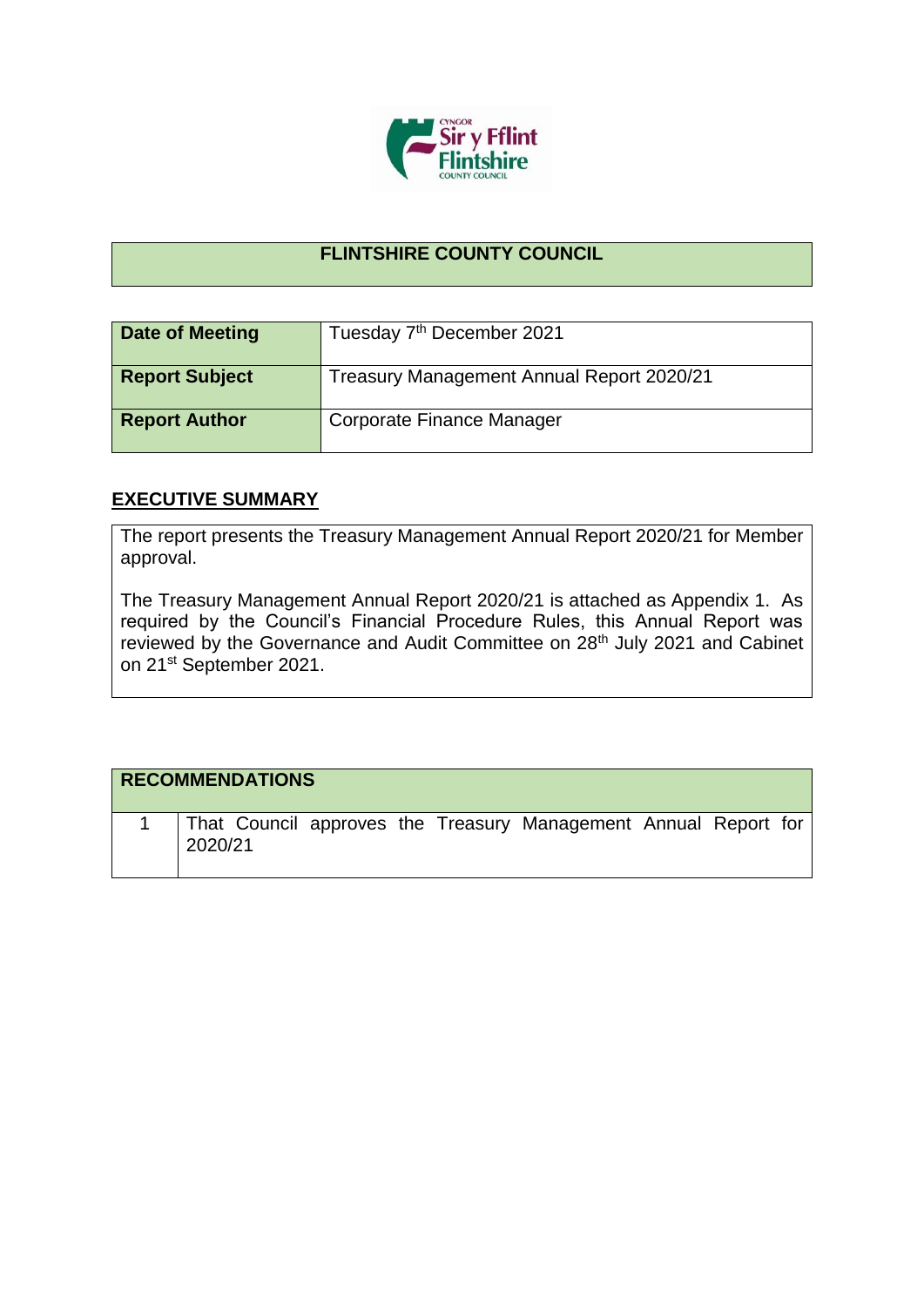## **REPORT DETAILS**

| 1.00 | <b>EXPLAINING THE ANNUAL REPORT</b>                                                                                                                                                                                                                                                                                                                                                                                                                                                                                                                                             |
|------|---------------------------------------------------------------------------------------------------------------------------------------------------------------------------------------------------------------------------------------------------------------------------------------------------------------------------------------------------------------------------------------------------------------------------------------------------------------------------------------------------------------------------------------------------------------------------------|
| 1.01 | On 18th February 2020, the Council approved the Treasury Management<br>Strategy 2020/21, following the recommendation of Cabinet<br>and<br>consideration by the Audit Committee.                                                                                                                                                                                                                                                                                                                                                                                                |
| 1.02 | The Council delegates responsibility for the implementation and regular<br>monitoring of its treasury management policies and practices to Cabinet,<br>and for execution and administration of treasury management decisions to<br>the Corporate Finance Manager, who acts in accordance with the Council's<br>Treasury Management Policy Statement, Strategy and Practices.                                                                                                                                                                                                    |
| 1.03 | The Council has nominated the Governance and Audit Committee to be<br>responsible for ensuring effective scrutiny of Treasury Management<br><b>Strategy and Policies.</b><br><b>CONSIDERATIONS</b>                                                                                                                                                                                                                                                                                                                                                                              |
| 1.04 | The Treasury Management Annual Report 2020/21 is attached as Appendix<br>1. As required by the Council's Financial Procedure Rules, this Annual<br>Report was reviewed by Governance and Audit Committee on 28 <sup>th</sup> July<br>2021 and Cabinet on 21 <sup>st</sup> September 2021.                                                                                                                                                                                                                                                                                       |
|      | <b>Summary of Key Points</b>                                                                                                                                                                                                                                                                                                                                                                                                                                                                                                                                                    |
| 1.05 | The major influence on the UK economy in 2020/21 was the COVID-19<br>Pandemic. The Bank of England cut the Bank Rate to 0.1% and the UK<br>Government provided a range of fiscal stimulus measures to support the<br>economy through this unprecedented time. Section 2 of the report provides<br>a full economic and interest rate review for 2020/21.                                                                                                                                                                                                                         |
|      | The uncertainty created by the negotiations towards the UK's exit from the<br>European Union continued until almost the end of 2020, with a trade deal<br>being agreed with only days to spare before the 11pm, 31 <sup>st</sup> December<br>deadline.                                                                                                                                                                                                                                                                                                                          |
| 1.06 | Short term money market rates remained at very low levels which continued<br>to have a significant impact on investment income. The average return on<br>Council investments for the year was 0.03%. Section 4 provides further<br>details of the Council's investment activity during the year.                                                                                                                                                                                                                                                                                |
| 1.07 | Public Works Loan Board (PWLB) long term rates temporarily increased<br>during the Government's consultation on the PWLB loans facility, but<br>returned to their previously low levels when the results of the consultation<br>were announced in November 2020. A total of £8.96m PWLB loans were<br>taken out during the year. Of these, £3.96m have been on-lent to NEW<br>Homes, the Council's wholly owned subsidiary, to fund the building of<br>affordable homes in Flintshire. Section 3 provides more information on<br>borrowing and debt management during the year. |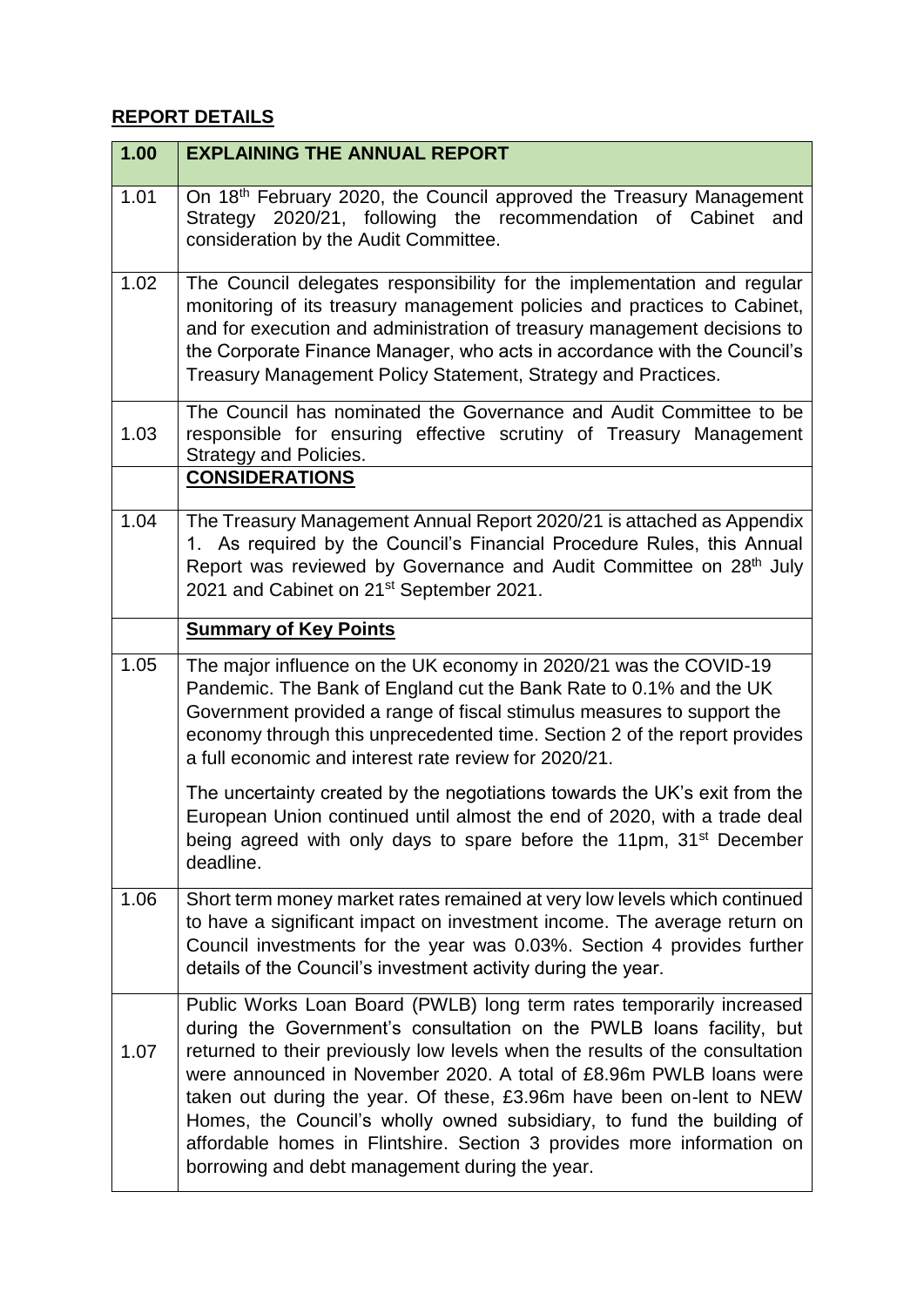| 1.08 | Debt rescheduling opportunities were considered by officers and the<br>Council's treasury management advisors. The premium charged for early<br>repayment of PWLB debt remained relatively expensive for the loans in the<br>Council's portfolio and therefore unattractive for debt rescheduling activity.<br>As a consequence, no rescheduling activity was undertaken. |
|------|---------------------------------------------------------------------------------------------------------------------------------------------------------------------------------------------------------------------------------------------------------------------------------------------------------------------------------------------------------------------------|
| 1.09 | The treasury function operated within the limits detailed in the Treasury<br>Management Strategy 2020/21.                                                                                                                                                                                                                                                                 |

| 2.00 | <b>RESOURCE IMPLICATIONS</b>                                                                                               |
|------|----------------------------------------------------------------------------------------------------------------------------|
| 2.01 | Financial implications are addressed in the report; no other resource<br>implications directly as a result of this report. |

| 3.00 | <b>CONSULTATIONS REQUIRED / CARRIED OUT</b>                        |
|------|--------------------------------------------------------------------|
| 3.01 | Arlingclose Ltd, being the Council's treasury management advisors. |

| 4.00 | <b>RISK MANAGEMENT</b>                                                                                                                                                          |
|------|---------------------------------------------------------------------------------------------------------------------------------------------------------------------------------|
| 4.01 | Risk Management directly addressed within the report and appendices<br>including identification of risks and measures to mitigate likelihood and<br>impact of risks identified. |

| 5.00 | <b>APPENDICES</b>                            |
|------|----------------------------------------------|
| 5.01 | 1. Treasury Management Annual Report 2020/21 |

| 6.00 | <b>LIST OF ACCESSIBLE BACKGROUND DOCUMENTS</b>                                                                                                    |
|------|---------------------------------------------------------------------------------------------------------------------------------------------------|
| 6.01 | <b>Contact Officer:</b> Christopher Taylor - Strategic Finance Manager<br>Telephone: 01352 703309<br>E-mail: Christopher.taylor@flintshire.gov.uk |

| 7.00 | <b>GLOSSARY OF TERMS</b>                                                                                                                                                                                |
|------|---------------------------------------------------------------------------------------------------------------------------------------------------------------------------------------------------------|
| 7.01 | <b>Authorised Limit:</b> A statutory limit that sets the maximum level of external<br>debt for the Council.                                                                                             |
|      | <b>Balances and Reserves:</b> Accumulated sums that are held, either for<br>specific future costs or commitments (known as earmarked) or generally<br>held to meet unforeseen or emergency expenditure. |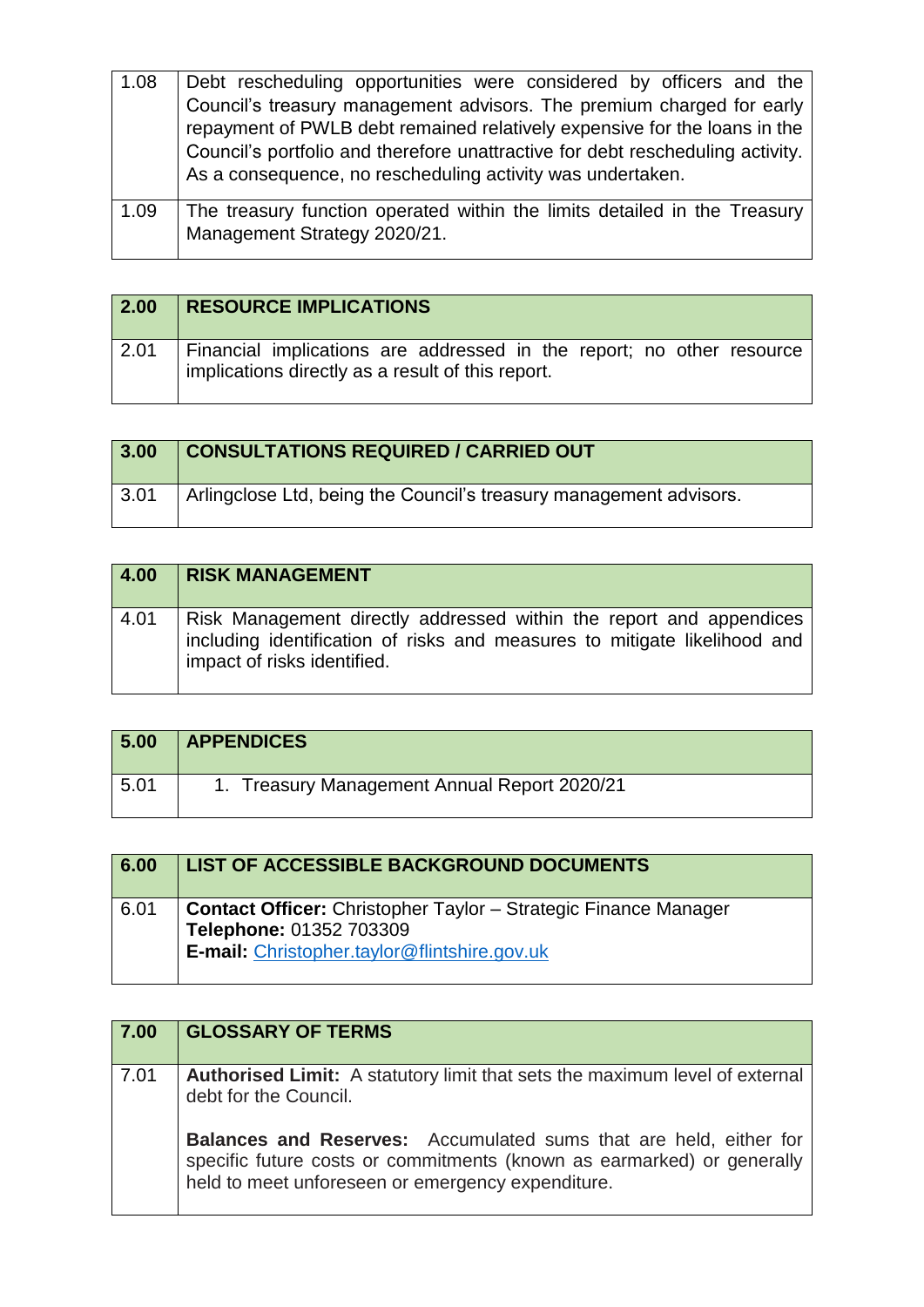**Bank Rate:** The official interest rate set by the Bank of England's Monetary Policy Committee and what is generally termed at the "base rate".

**Basis Point:** A unit of measure used in finance to describe the percentage change in the value or rate of a financial instrument. One basis point is equivalent to 0.01% (1/100th of a percent). In most cases, it refers to changes in interest rates and bond yields. For example, if interest rates rise by 25 basis points, it means that rates have risen by 0.25% percentage points.

**Bond:** A certificate of debt issued by a company, government, or other institution. The bond holder receives interest at a rate stated at the time of issue of the bond. The price of a bond may vary during its life.

**Capital Expenditure:** Expenditure on the acquisition, creation or enhancement of capital assets.

**Capital Financing Requirement (CFR):** The Council's underlying need to borrow for capital purposes representing the cumulative capital expenditure of the local authority that has not been financed.

**Certificates of Deposits (CD's**): A savings certificate entitling the bearer to receive interest. A CD bears a maturity date, a specified fixed interest rate and can be issued in any denomination. CDs are generally issued by commercial banks. The term of a CD generally ranges from one month to five years.

**Consumer Price Index (CPI):** The UK's main measure of inflation (along with Retail Price Index or 'RPI') The Monetary Policy Committee of the Bank of England set the Bank Rate in order to try and keep CPI at or close to the target set by the Government. The calculation of CPI includes many items of normal household expenditure but excludes some items such as mortgage interest payments and Council Tax.

**Cost of Carry:** The "cost of carry" is the difference between what is paid to borrow compared to the interest which could be earned. For example, if one takes out borrowing at 5% and invests the money at 1.5%, there is a cost of carry of 3.5%.

**Corporate Bonds:** Corporate bonds are bonds issued by companies. The term is often used to cover all bonds other than those issued by governments in their own currencies and includes issues by companies, supranational organisations and government agencies.

**Counterparty List:** List of approved financial institutions with which the Council can place investments.

**Credit Rating**: Formal opinion by a registered rating agency of a counterparty's future ability to meet its financial liabilities; these are opinions only and not guarantees.

**Debt Management Office (DMO**): The DMO is an Executive Agency of Her Majesty's Treasury and provides direct access for local authorities into a government deposit facility known as the Debt Management Account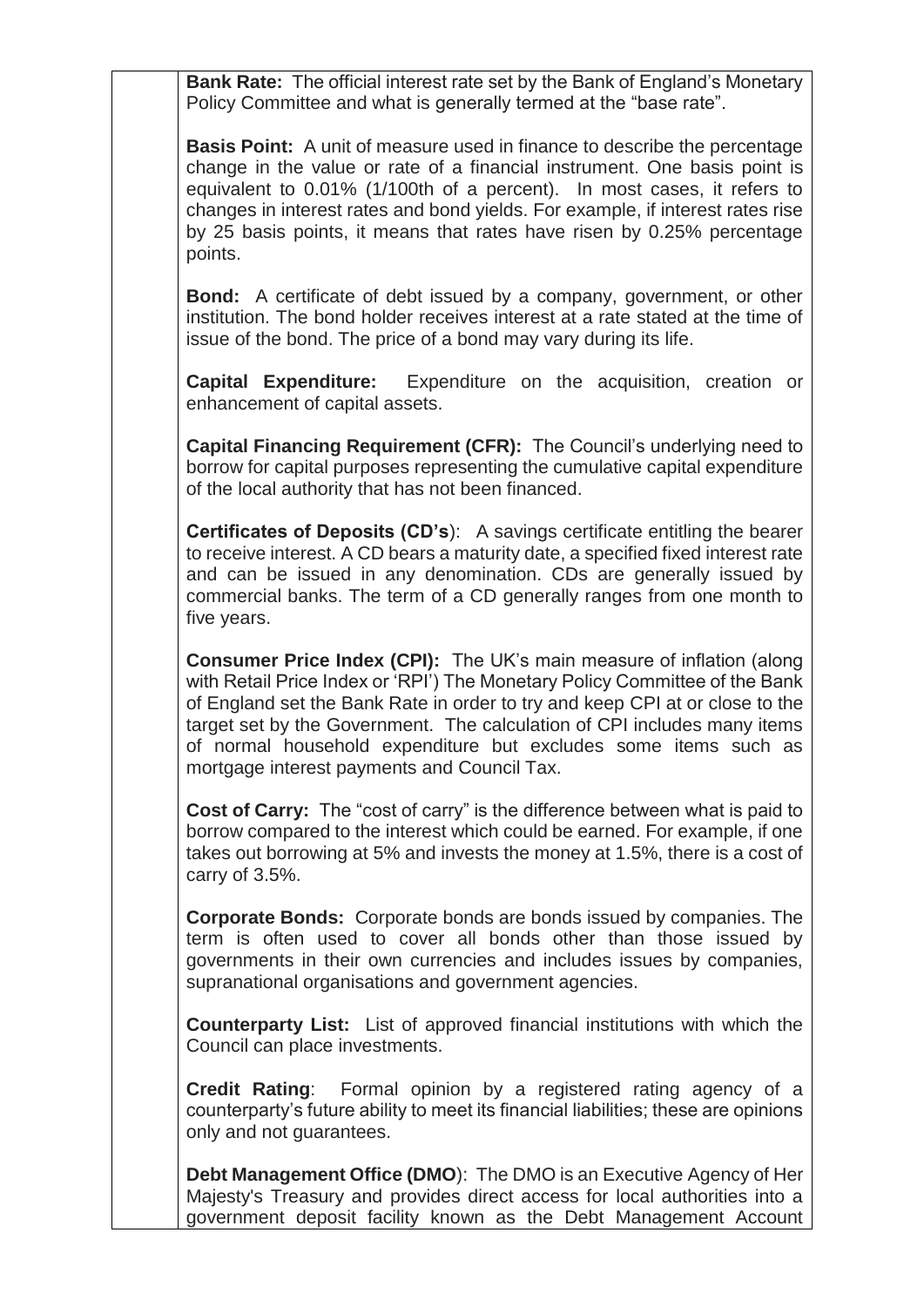Deposit Facility (DMADF). All deposits are guaranteed by HM Government and therefore have the equivalent of a sovereign credit rating.

**Federal Reserve:** The US central bank, the equivalent of the Bank of England. (Often referred to as "the Fed").

**Financial Instruments**: Financial instruments are tradable assets of any kind. They can be cash, evidence of an ownership interest in an entity, or a contractual right to receive or deliver cash or another financial instrument

**Gilts:** Gilts are bonds issued by the UK Government. They take their name from 'gilt-edged'. They are deemed to be very secure as the investor expects to receive the full face value of the bond to be repaid on maturity.

**IFRS: International Financial Reporting Standards.** 

**LIBID:** The London Interbank Bid Rate (LIBID) is the rate bid by banks on Eurocurrency deposits (i.e. the rate at which a bank is willing to borrow from other banks).

**LIBOR:** The London Interbank Offered Rate (LIBOR) is the rate of interest that banks charge to lend money to each other. The British Bankers' Association (BBA) work with a small group of large banks to set the LIBOR rate each day. The wholesale markets allow banks who need money to borrow from those with surplus amounts. The banks with surplus amounts of money are keen to lend so that they can generate interest which it would not otherwise receive.

**LOBO:** Stands for Lender Option Borrower Option. The underlying loan facility is typically very long-term - for example 40 to 60 years - and the interest rate is fixed. However, in the LOBO facility the lender has the option to call on the facilities at pre-determined future dates. On these call dates, the lender can propose or impose a new fixed rate for the remaining term of the facility and the borrower has the 'option' to either accept the new imposed fixed rate or repay the loan facility.

**Maturity:** The date when an investment or borrowing is repaid.

**Maturity Structure / Profile:** A table or graph showing the amount (or percentage) of debt or investments maturing over a time period.

**Minimum Revenue Provision (MRP**): An annual provision that the Council is statutorily required to set aside and charge to the Revenue Account for the repayment of debt associated with expenditure incurred on capital assets.

**Monetary Policy Committee (MPC):** Government Body that sets the Bank Rate. Its primary target is to keep inflation within 1% of a central target of 2%. Its secondary target is to support the Government in maintaining high and stable levels of growth and employment.

**Money Market Funds (MMF**): Pooled funds which invest in a range of short term assets providing high credit quality and high liquidity.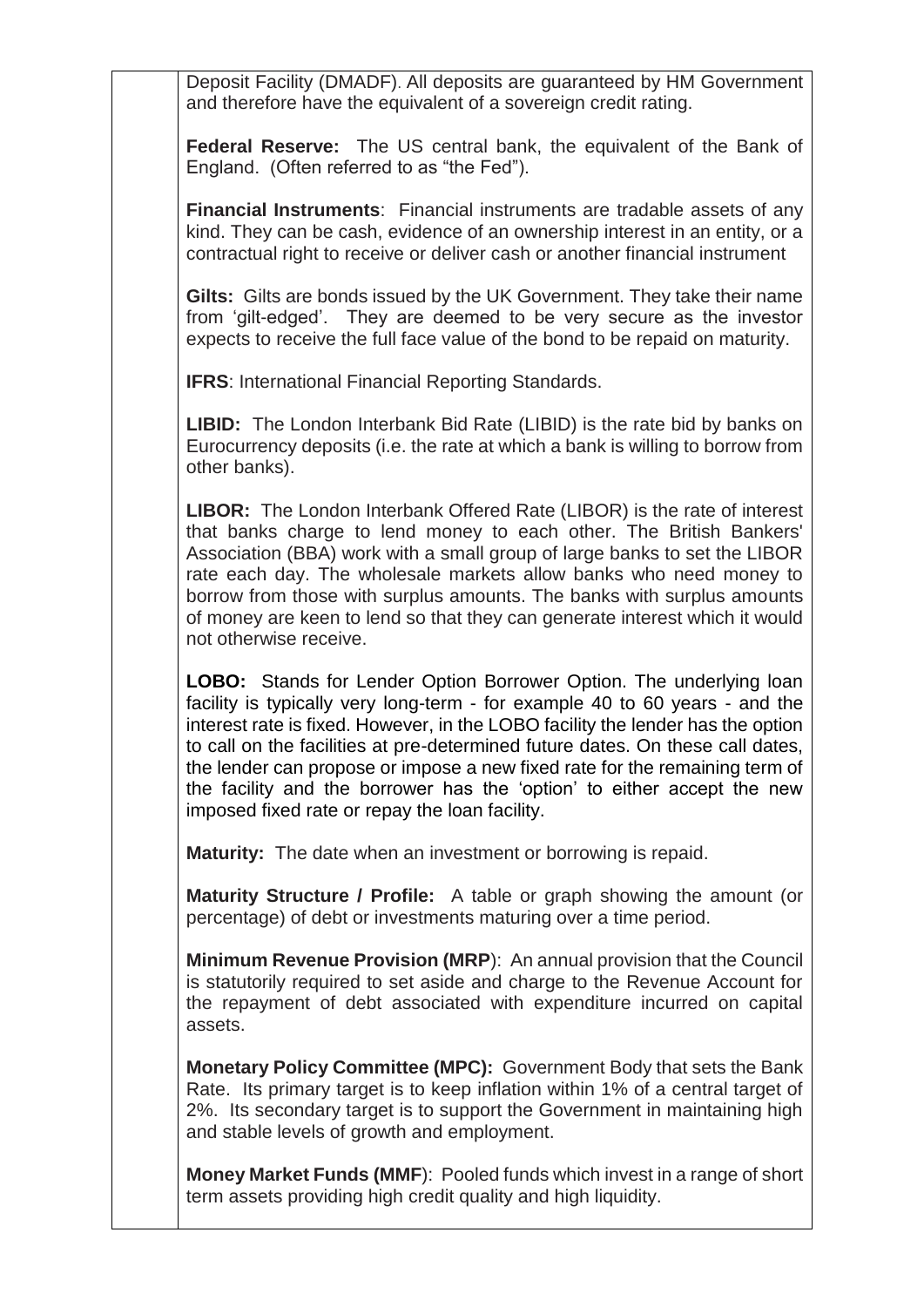**Non Specified Investment**: Investments which fall outside the WG Guidance for Specified investments (below).

**Operational Boundary:** This linked directly to the Council's estimates of the CFR and estimates of other day to day cash flow requirements. This indicator is based on the same estimates as the Authorised Limit reflecting the most likely prudent but not worst case scenario but without the additional headroom included within the Authorised Limit.

**Premiums and Discounts**: In the context of local authority borrowing,

(a) the premium is the penalty arising when a loan is redeemed prior to its maturity date and

(b) the discount is the gain arising when a loan is redeemed prior to its maturity date.

**Prudential Code:** Developed by CIPFA and introduced in April 2004 as a professional code of practice to support local authority capital investment planning within a clear, affordable, prudent and sustainable framework and in accordance with good professional practice.

**Prudential Indicators:** Indicators determined by the local authority to define its capital expenditure and asset management framework. They are designed to support and record local decision making in a manner that is publicly accountable; they are not intended to be comparative performance indicators

**Public Works Loans Board (PWLB):** The PWLB is a statutory body operating within the United Kingdom Debt Management Office, an Executive Agency of HM Treasury. The PWLB's function is to lend money from the National Loans Fund to local authorities and other prescribed bodies, and to collect the repayments.

**Quantitative Easing (QE):** In relation to the UK, it is the process used by the Bank of England to directly increase the quantity of money in the economy. It does not involve printing more banknotes. Instead, the Bank buys assets from private sector institutions – that could be insurance companies, pension funds, banks or non-financial firms – and credits the seller's bank account. So the seller has more money in their bank account, while their bank holds a corresponding claim against the Bank of England (known as reserves). The end result is more money out in the wider economy.

**Retail Price Index (RPI):** A monthly index demonstrating the movement in the cost of living as it tracks the prices of goods and services including mortgage interest and rent.

**Revenue Expenditure:** Expenditure to meet the continuing cost of delivery of services including salaries and wages, the purchase of materials and capital financing charges.

**Specified Investments:** Term used in the Welsh Assembly Guidance for Local Authority Investments. Investments that offer high security and high liquidity, in sterling and for no more than one year. UK government, local authorities and bodies that have a high credit rating.